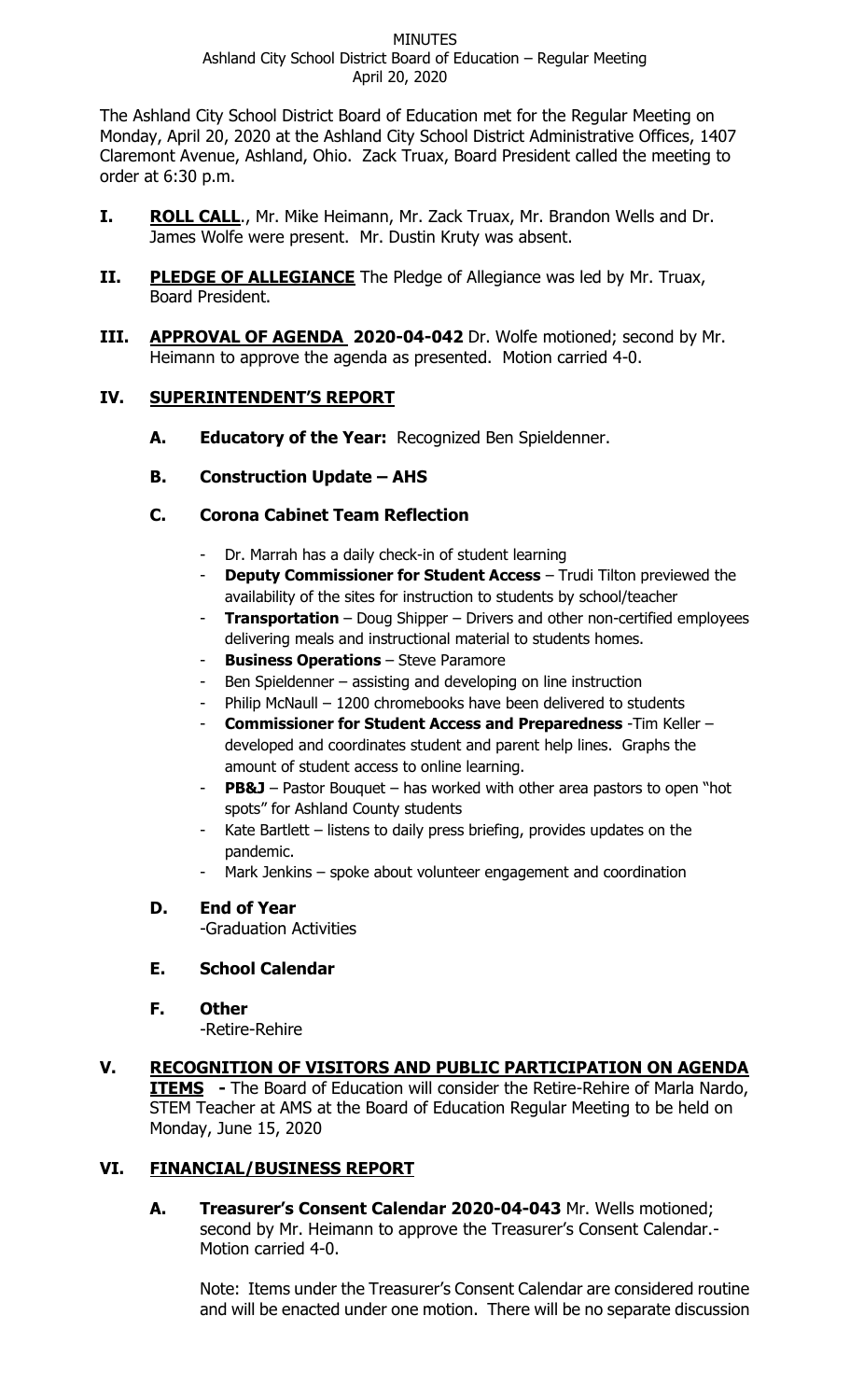of these items prior to the time the Board votes unless a Board member requests an item be clarified or removed from the calendar for separate action.

The Treasurer recommends the following actions:

1. Financial Report

Approval of the Financial Reports (March 2020) as presented.

2. Minutes

Approval of the minutes of the following Board meeting(s) as presented by the Treasurer:

Regular Meeting **Immuno Communist Communist Communist Communist Communist Communist Communist Communist Communist Communist Communist Communist Communist Communist Communist Communist Communist Communist Communist Communis** Regular Meeting March 16, 2020

- 3. Recommend approval to amend the FY20 Appropriations (EXHIBIT A)
- 4. Then and Now Certificate

Ohio Revised Code 5705.41 Approve the authorization of a Now and Then Certificate as per Ohio Revised Code for the following purchase orders:

TCCSA P.O. #2201164

Issuance determines funds were THEN available at the time of the allowable expense and the amounts of purchases are necessary to meet the obligation (at the time of the order or contract) and is NOW lawfully appropriated and available for such purpose.

## **VII. NEW BUSINESS**

**A. Consent Calendar 2020-04-044** Dr. Wolfe motioned; second by Mr. Wells to approve the Consent Calendar. Motion carried 4-0.

Note: Items under the consent calendar are considered routine and will be enacted under one motion. There will be no separate discussion of these items prior to the time the Board votes unless a Board member requests an item be clarified or removed from the calendar for separate action.

The Superintendent recommends the following actions:

1. Certificated/Licensed Personnel

Approve the personnel and/or contract recommendations detailed in the exhibit items listed below as per the dates, terms and other applicable conditions specified and pending completion of all state, local and district requirements.

- a. Non-Renewal of One-Year Non-Renewed Teaching Contracts (EXHIBIT B)
- b. Teaching Contract Renewals/One-Year Limited (EXHIBIT B)
- c. Teaching Contract Renewals/Three-Year Limited (EXHIBIT B)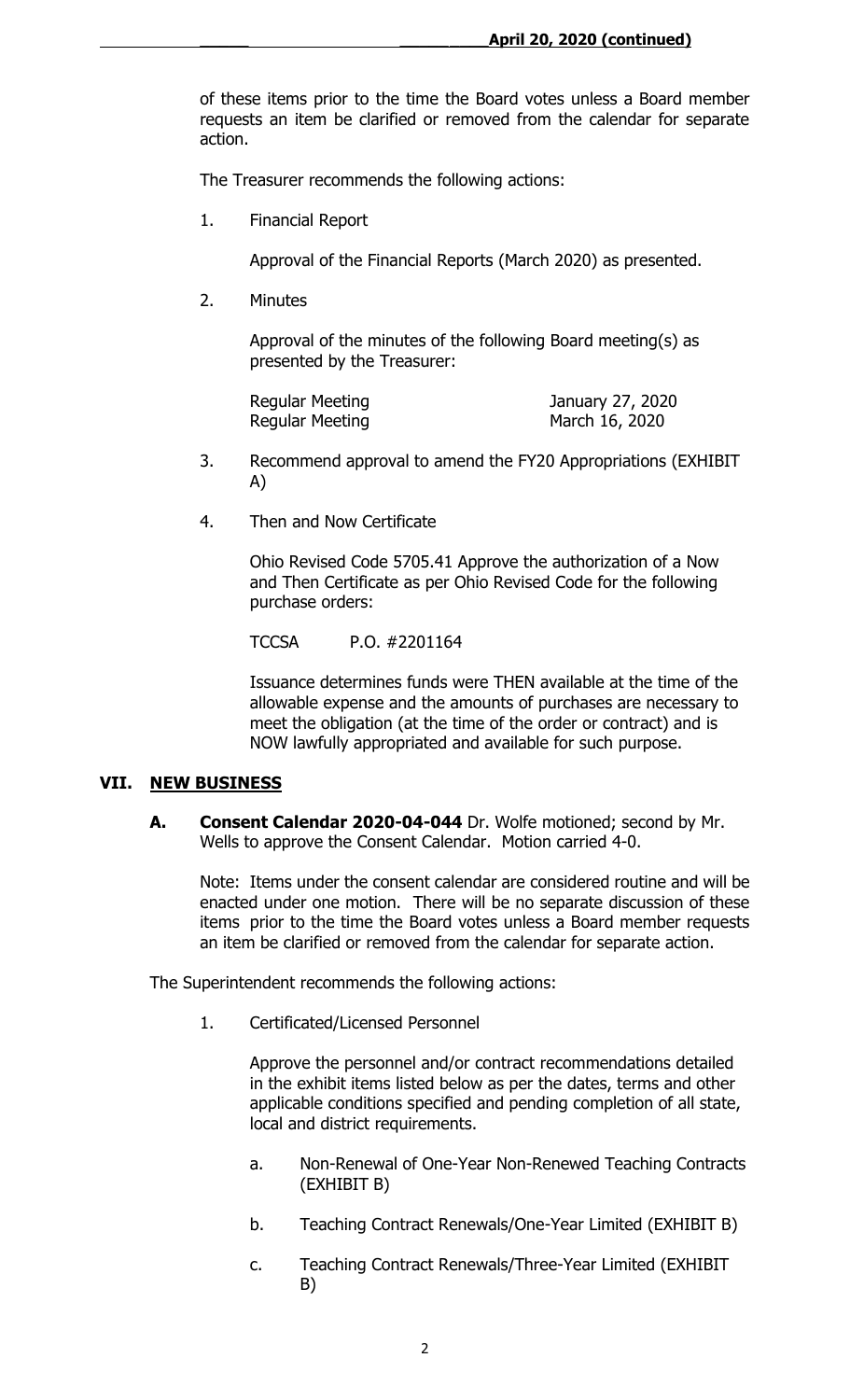- d. Teaching Contract Renewals/Five-Year Limited (EXHIBIT B)
- e. Continuing Contracts (EXHIBIT B)
- f. Routine Non-renewal of One-Year Supplemental Contracts (EXHIBIT B)
- g. Administrative Contract (EXHIBIT B)
- h. Contracted Service (EXHIBIT B)
- 2. Support Staff

Approve the personnel and/or contract recommendations detailed in the exhibit items listed below as per the dates, terms and other applicable conditions specified and pending completion of all state, local and district requirements.

- a. Classified Retirements/Resignation (EXHIBIT C)
- b. Non-renewed Classified Employees for School Year Ending 2019-2020 (EXHIBIT C)
- 3. Program/Other
	- a. Adopt a resolution renewing membership in the Ohio High School Athletic Association for the 2020-2021 school year (EXHIBIT D).
	- b. Approve an agreement with Student Protective Agency, Mount Vernon, Ohio, as the administering and servicing agency of record for the voluntary Student Accident Insurance Program underwritten by the Guarantee Trust Life Insurance Company (Policy #: 344-00P) for the 2020- 2021 school year.
	- c. Approve a contract with the Ohio Department of Transportation District 3 Office for the purchase of road salt for the 2020-2021 school year. (EXHIBIT E)
- **B. Purchase of School Bus 2020-04-045** Mr. Heimann motioned; second by Dr. Wolfe to approve the Superintendent's recommendation of the purchase of one (1) 2021, 84 passenger BlueBird school bus from Cardinal Bus Sales in the amount of \$99,977 (minus \$2,450 trade-in and \$42,822.17 State Grant School Bus Purchase Program). Board amount is \$54,704.83. Sealed bids on file in the Business Manager's Office. Motion carried 4-0.

## **VIII. DISCUSSION** – None

#### **IX. COMMENTS/QUESTIONS**

### **A. Public**

#### **B. Board Members**

- 1. Mr. Truax thanked the teachers for their efforts to transition to online learning and thanked all employees for taking care of the students
- 2. Mr. Wells recognized the efforts of all staff (Admin and other employees). Finish Strong!!
- 3. Mr. Heimann thanked the parents for the transition and encouraged them to reach out to teachers for assistance.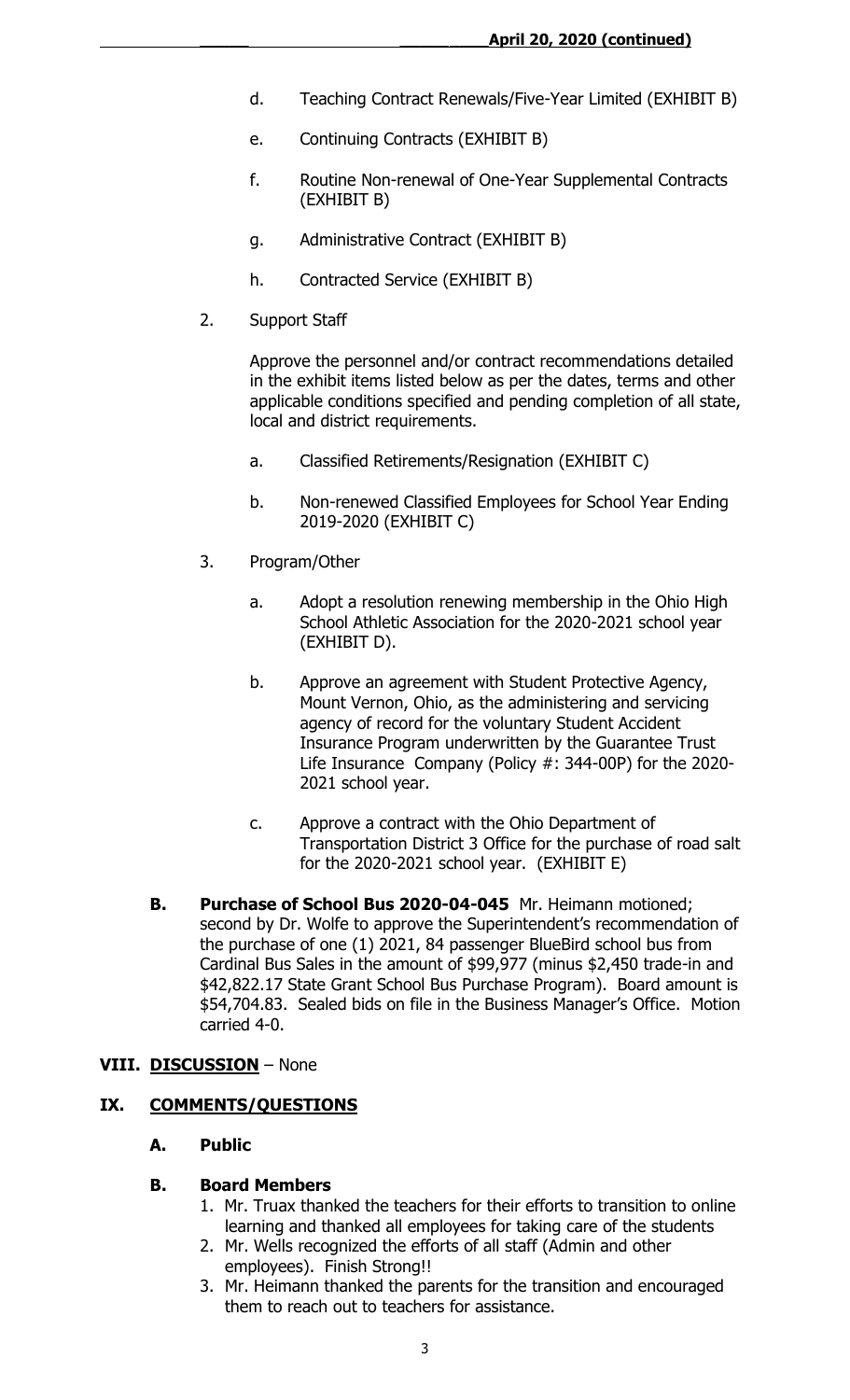- 4. Dr. Wolfe thanked Dr. Marrah for sharing how the district has moved forward. The district made a good investment in technology rather than seeing this as a setback look at it as a foot forward. Proud of the focus on the kids.
- **X. EXECUTIVE SESSION– 2020-04-046** Dr. Wolfe motioned; second by Mr. Wells to enter Executive Session. Motion carried 4-0.

Whereas, as a public board of education may hold an executive session only after a majority of a quorum of this board determines by a roll call vote to hold such a session and only at a regular or special meeting for the sole purpose of the consideration of any of the following matters:

## **A. To consider one or more, as applicable, of the checkmarked items with respect to a public employee or official:**

- 1. \_\_\_\_ Appointment.
- 2. <u>X</u> Employment
- 3. \_\_\_\_ Dismissal
- 4. \_\_\_\_ Discipline
- 5. \_\_\_\_ Promotion
- 6. \_\_\_\_ Demotion
- 7. \_\_\_\_\_ Compensation

8. \_\_\_\_ Investigation of charges/complaints (unless public hearing requested).

**B. To consider the purchase of property for the public purposes or for the sale of property at competitive bidding.**

**C. Conferences with an attorney for the public body concerning disputes involving the public body that are the subject of pending or imminent court action.**

**D. Preparing for, conducting, or reviewing negotiations or bargaining sessions with public employees concerning their compensation or other terms and conditions of their employment.**

**E. Matters required to be kept confidential by federal law or rules or state statutes.**

**F. Specialized details of security arrangements where disclosure of the matters discussed might reveal information that could be used for the purpose of committing or avoid prosecution for a violation of the law.**

Now, therefore, be it resolved, that the Ashland City School Board of Education, by a majority of the quorum present at this meeting, does hereby declare its intention to hold an executive session on item(s) **A2, B, D, F** as listed above.

Entered Executive Session at 7:18 p.m. Executive Session Ended at 8:03 p.m.

**XI. ADJOURNMENT 2020-04-047** Dr. Wolfe motioned; second by Mr. Wells to adjourn the April 20, 2020 regular meeting. Motion carried 4-0.

Meeting adjourned 8:10 p.m.